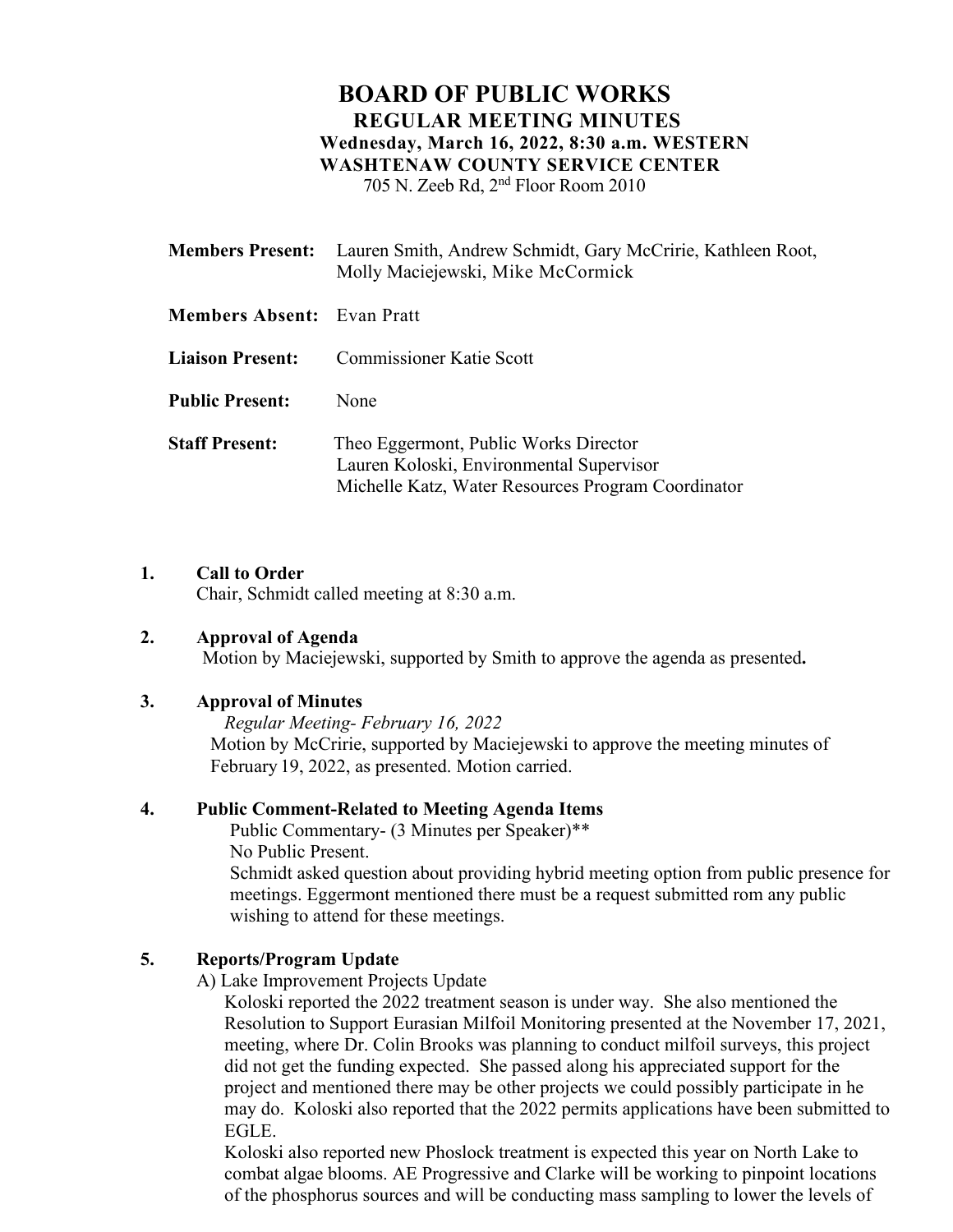phosphorus to prevent the algae blooms. There will be data collected and she will report those findings at the end of the treatment season.

Eggermont mentioned the BPW packets have Resolutions to begin the PA185 project for Joslin Lake, North Lake and LHRCOL. He provided background for these proposed lake projects and expected project lengths. He also mentioned the LHRCOL project is shrinking to less of the lakes in the Chain as Hamburg Township will proceed with PA188 process for those lakes in the upper chain. He mentioned that the Webster Township meeting was held last night for the approval of the LHRCOL project. Koloski mentioned the project was supported to continue with the project by Webster Township with just a few questions on the assessment amounts that she was able to answer. Eggermont also mentioned logistics of the preliminary public hearing schedules, that would include Hybrid availability for residents to attend remotely, providing projects are approved and asked for the Board's input on any suggestions or commentary. Smith asked about the LHRCOL and percentage of residents that attended the last project which included those northern lakes. Eggermont reported we did not have data available. Discussion of logistics for the proposed public hearings and scheduling dates for venues. Maciejewski mentioned preferable to hold the North Lake meeting first and the LHRCOL after on the same night to allow for any run over for the larger resident participation for the LHRCOL project at Dexter Township Hall. Joslin Lake project will be held at Lyndon Township Hall for those lake residents on a separate date. Eggermont mentioned the Resolutions for the three lake projects will be voted on in the Action Items of the agenda for Board of Public Works approval to proceed with the projects supporting the Townships passed resolutions. Smith asked about Joslin Lake assessment amounts and increase. Eggermont explained the previous project's, the proposed project year one assessment amount in comparison with the project startup expenses, since it has been a few years since any treatments have been done to ensure those assessments cover the projected expenses. Smith asked about the DNR assessments. Koloski mentioned she has been building a collaboration with a MDNR contact, with regards to assessing amounts/calculations for MDNR property and public launch sites and any events they hold. She mentioned there is a standard assessment amount, for public launch property owned by the State, as they also receive benefit from the assessed projects.

#### B) PIAC

Sponsorship Recommendations

Eggermont reported the PIAC advisory committee meeting has moved to bi-monthly meetings to allow for the sub-committees to meet on the alternate months. Eggermont discussed PIAC recommendations to provide sponsorship for the Ypsilanti Charter Township Recycling Carts. Ypsilanti Township services 15,200 residents with Waste Management contract and learned through grant funding last year how residents recycle materials. This sponsorship would provide recycling carts to residents instead of residents having to rent those carts to recycle materials, also proposed maintenance funding for those carts.

### C) WRRMA Update

• Approved Meeting Minutes from 1/24/2022

Eggermont reported they are researching possible benefits to create a joint Request for Proposal for contracting for bids collaboratively to standardize services for recycling, trash, and compost materials. He mentioned that the municipalities would contract with WWRMA who would then hold the contracts for the haulers, and WWRMA would provide those municipalities those services needed in the communities.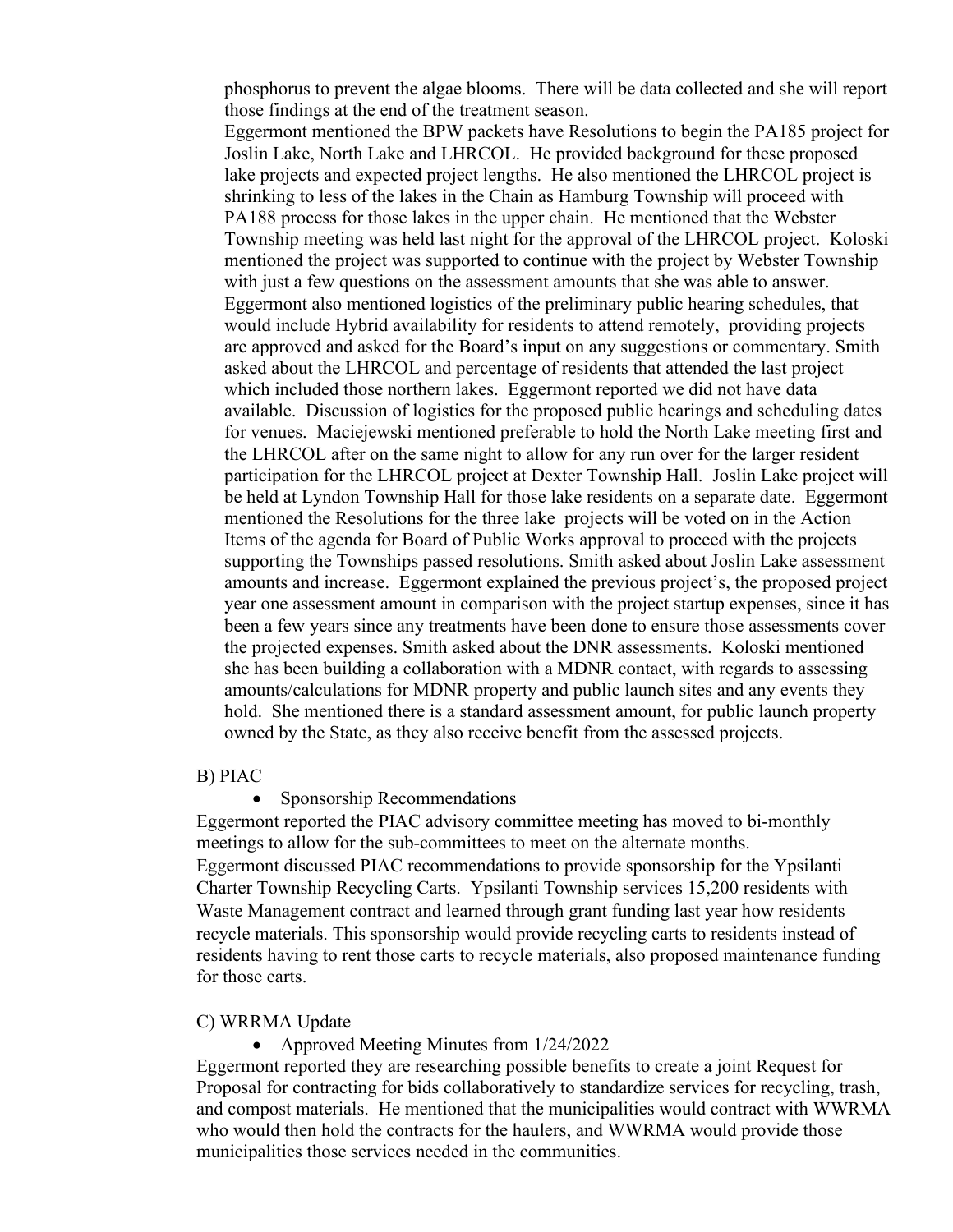Eggermont also mentioned they are also engaged in a regional drop off station, working on the logistics and working on regional goals in upcoming meeting. He also mentioned looking to tour the current Ann Arbor DOS in May or June.

## E) Directors Report

Eggermont reported Arbor Hills meeting, consent agreement went through last week. He mentioned there are a lot of items included in the new regulations, highlights include, additional monitoring, tree line screen installment around facility and construct a home toxins collection center, required to be open within 300 days from last Thursday. He mentioned they will pay the county \$75,000 a year to operate facility, they will also pay all disposal costs, and the location is a better facility for collection. The minimum requirement is the Center will be open 4 hours and 4 days a week minimally. Legal council is currently reviewing the consent agreement. He mentioned the annual meeting with GFL will likely be set up in August this year.

Eggermont also reported waste hauler pulled service out of a local municipality servicing 5,000 residents. He mentioned the contact expired a few years ago as well, allowing the township to seek alternate more affordable service. He mentioned he has been working with various groups to create resources for municipalities to achieve assistance to create single haulers and create ordinances for communities.

Eggermont also mentioned they are working with the City of Ann Arbor with grant funding on the educational/tagging imitative for contamination of recyclables, same as last year in Ypsilanti Township. Also working with WWRA on education and possible monitoring of recyclable contamination data collection.

## **6. Action Items**

A) Resolution Approving a Sponsorship, Ypsilanti Charter Township Recycling Carts Scope of Work from request

Motion by Maciejewski, supported by Smith to approve the Resolution Approving a Sponsorship, Ypsilanti Charter Township Recycling Carts as presented. Roll Call Vote. Motion carried.

- B) North Lake Improvement Project Resolution to Initiate and Establish
	- a. Township Resolutions
	- b. Attachment A: Description of Project
	- c. Attachment B: BOC Resolution

Motion by Root, supported by McCormick to approve the Resolution for the North Lake Improvement Project to Initiate and Establish as presented. Roll Call Vote. Motion carried.

- C) Joslin Lake Improvement Project Resolution to Initiate and Establish
	- a. Township Resolution
	- b. Attachment A: Description of Project
	- c. Attachment B: BOC Resolution

Motion by Root, supported by McCormick to approve the Resolution for the Joslin Lake Improvement Project to Initiate and Establish as presented. Roll Call Vote. Motion carried.

- D) Lower Huron River Chain of Lakes Improvement Project Resolution to Initiate and Establish
	- a. Township Resolutions
	- b. Attachment A: Description of Project
	- c. Attachment B: BOC Resolution